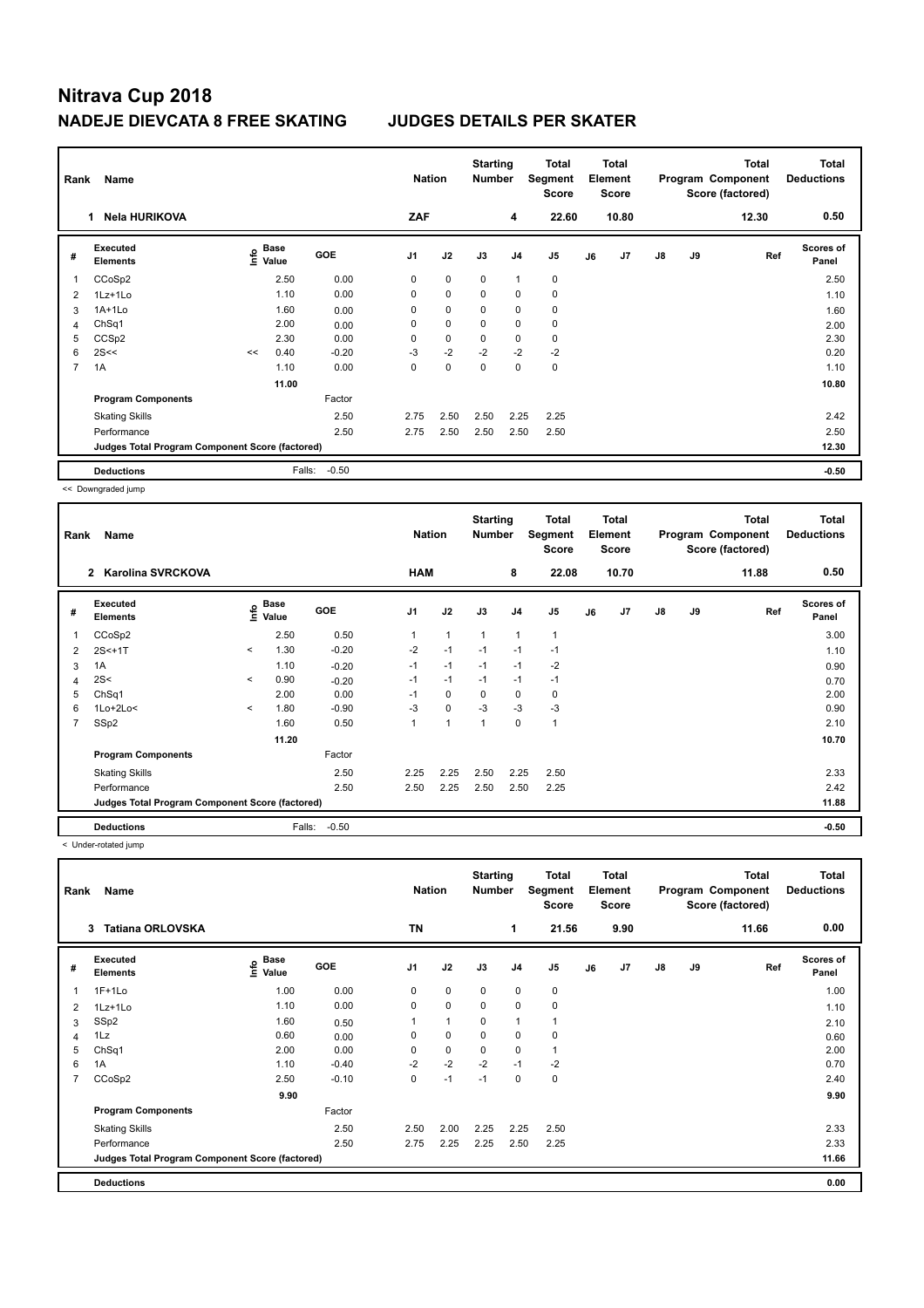# **Nitrava Cup 2018 NADEJE DIEVCATA 8 FREE SKATING JUDGES DETAILS PER SKATER**

|                | Name<br>Rank                                    |         |                                  |            |           | <b>Nation</b> | <b>Starting</b><br><b>Number</b> |                | <b>Total</b><br>Segment<br><b>Score</b> |    | <b>Total</b><br>Element<br><b>Score</b> |               |    | <b>Total</b><br>Program Component<br>Score (factored) | <b>Total</b><br><b>Deductions</b> |
|----------------|-------------------------------------------------|---------|----------------------------------|------------|-----------|---------------|----------------------------------|----------------|-----------------------------------------|----|-----------------------------------------|---------------|----|-------------------------------------------------------|-----------------------------------|
|                | 4 Eva CURMOVA                                   |         |                                  |            | <b>TT</b> |               |                                  | 5              | 20.86                                   |    | 9.80                                    |               |    | 11.06                                                 | 0.00                              |
| #              | Executed<br><b>Elements</b>                     |         | <b>Base</b><br>e Base<br>⊆ Value | <b>GOE</b> | J1        | J2            | J3                               | J <sub>4</sub> | J5                                      | J6 | J7                                      | $\mathsf{J}8$ | J9 | Ref                                                   | Scores of<br>Panel                |
| 1              | SSp2                                            |         | 1.60                             | 0.00       | 0         | $\mathbf 0$   | 0                                | $\mathbf 0$    | 0                                       |    |                                         |               |    |                                                       | 1.60                              |
| $\overline{2}$ | $1A+1Lo$                                        |         | 1.60                             | $-0.20$    | $-1$      | $-1$          | $-1$                             | $-1$           | $-1$                                    |    |                                         |               |    |                                                       | 1.40                              |
| 3              | Ch <sub>Sq1</sub>                               |         | 2.00                             | 0.00       | 0         | $\mathbf 0$   | 0                                | 0              | $\mathbf{1}$                            |    |                                         |               |    |                                                       | 2.00                              |
| 4              | 1A                                              |         | 1.10                             | $-0.20$    | $-1$      | $-1$          | $-1$                             | $-1$           | $-2$                                    |    |                                         |               |    |                                                       | 0.90                              |
| 5              | $2S<+1Lo$                                       | $\prec$ | 1.40                             | $-0.20$    | $-1$      | $-1$          | $-1$                             | $-1$           | $-1$                                    |    |                                         |               |    |                                                       | 1.20                              |
| 6              | CCoSp1                                          |         | 2.00                             | 0.00       | 0         | $\mathbf 0$   | $\mathbf 0$                      | $\mathbf 0$    | 0                                       |    |                                         |               |    |                                                       | 2.00                              |
| $\overline{7}$ | 2S<                                             | $\prec$ | 0.90                             | $-0.20$    | $-1$      | $-1$          | $-1$                             | $-1$           | $-1$                                    |    |                                         |               |    |                                                       | 0.70                              |
|                |                                                 |         | 10.60                            |            |           |               |                                  |                |                                         |    |                                         |               |    |                                                       | 9.80                              |
|                | <b>Program Components</b>                       |         |                                  | Factor     |           |               |                                  |                |                                         |    |                                         |               |    |                                                       |                                   |
|                | <b>Skating Skills</b>                           |         |                                  | 2.50       | 2.25      | 2.25          | 2.25                             | 2.25           | 2.00                                    |    |                                         |               |    |                                                       | 2.25                              |
|                | Performance                                     |         |                                  | 2.50       | 2.50      | 2.25          | 2.00                             | 2.25           | 1.75                                    |    |                                         |               |    |                                                       | 2.17                              |
|                | Judges Total Program Component Score (factored) |         |                                  |            |           |               |                                  |                |                                         |    |                                         |               |    |                                                       | 11.06                             |
|                | <b>Deductions</b>                               |         |                                  |            |           |               |                                  |                |                                         |    |                                         |               |    |                                                       | 0.00                              |

< Under-rotated jump

| Name<br>Rank                                    |                                         |            |                |             | <b>Starting</b><br><b>Total</b><br>Number<br>Segment<br><b>Score</b> |                |                | <b>Total</b><br>Element<br>Score |       |               |    | <b>Total</b> | <b>Total</b><br><b>Deductions</b>     |
|-------------------------------------------------|-----------------------------------------|------------|----------------|-------------|----------------------------------------------------------------------|----------------|----------------|----------------------------------|-------|---------------|----|--------------|---------------------------------------|
| <b>Martina VAVRINCOVA</b>                       |                                         |            |                |             |                                                                      | 9              |                |                                  | 8.97  |               |    | 10.20        | 0.00                                  |
| Executed                                        | <b>Base</b><br>Info<br>Value            | <b>GOE</b> | J <sub>1</sub> | J2          | J3                                                                   | J <sub>4</sub> | J <sub>5</sub> | J6                               | J7    | $\mathsf{J}8$ | J9 | Ref          | <b>Scores of</b><br>Panel             |
| 1Lz+1Lo                                         | 1.10                                    | 0.00       | 0              | $\mathbf 0$ | $\Omega$                                                             | $\mathbf 0$    | 0              |                                  |       |               |    |              | 1.10                                  |
| SSp1                                            | 1.30                                    | 0.00       | 0              | 0           | 0                                                                    | $\mathbf 0$    | $\mathbf 0$    |                                  |       |               |    |              | 1.30                                  |
|                                                 | 2.00                                    | 0.47       |                | 0           | 0                                                                    | $\overline{1}$ |                |                                  |       |               |    |              | 2.47                                  |
| 1F                                              | 0.50                                    | 0.00       | 0              | 0           | 0                                                                    | 0              | 0              |                                  |       |               |    |              | 0.50                                  |
| $1F+1Lo$                                        | 1.00                                    | 0.00       | $\Omega$       | $\mathbf 0$ | $\Omega$                                                             | $\mathbf 0$    | $\mathbf 0$    |                                  |       |               |    |              | 1.00                                  |
|                                                 | 2.00                                    | 0.00       | 0              | 0           | $\Omega$                                                             | 0              | 0              |                                  |       |               |    |              | 2.00                                  |
| 1Lz                                             | 0.60                                    | 0.00       | 0              | $\mathbf 0$ | 0                                                                    | $\mathbf 0$    | 0              |                                  |       |               |    |              | 0.60                                  |
|                                                 | 8.50                                    |            |                |             |                                                                      |                |                |                                  |       |               |    |              | 8.97                                  |
| <b>Program Components</b>                       |                                         | Factor     |                |             |                                                                      |                |                |                                  |       |               |    |              |                                       |
| <b>Skating Skills</b>                           |                                         | 2.50       | 2.00           | 2.00        | 2.00                                                                 | 2.00           | 2.00           |                                  |       |               |    |              | 2.00                                  |
| Performance                                     |                                         | 2.50       | 2.50           | 2.00        | 2.00                                                                 | 2.25           | 2.00           |                                  |       |               |    |              | 2.08                                  |
| Judges Total Program Component Score (factored) |                                         |            |                |             |                                                                      |                |                |                                  |       |               |    |              | 10.20                                 |
|                                                 | 5<br><b>Elements</b><br>ChSq1<br>CCoSp1 |            |                |             | <b>Nation</b><br><b>ZVM</b>                                          |                |                |                                  | 19.17 |               |    |              | Program Component<br>Score (factored) |

**Deductions 0.00**

|                          | Name<br>Rank                                    |              |                      |            | <b>Nation</b>  |              | <b>Starting</b><br><b>Number</b> |                | Total<br>Segment<br><b>Score</b> |    | <b>Total</b><br>Element<br>Score |               |    | <b>Total</b><br>Program Component<br>Score (factored) | <b>Total</b><br><b>Deductions</b> |
|--------------------------|-------------------------------------------------|--------------|----------------------|------------|----------------|--------------|----------------------------------|----------------|----------------------------------|----|----------------------------------|---------------|----|-------------------------------------------------------|-----------------------------------|
|                          | <b>Maria MIKLOVICOVA</b><br>6                   |              |                      |            | <b>BAK</b>     |              |                                  | 6              | 18.63                            |    | 8.10                             |               |    | 11.03                                                 | 0.50                              |
| #                        | Executed<br><b>Elements</b>                     | lnfo         | <b>Base</b><br>Value | <b>GOE</b> | J <sub>1</sub> | J2           | J3                               | J <sub>4</sub> | J5                               | J6 | J7                               | $\mathsf{J}8$ | J9 | Ref                                                   | <b>Scores of</b><br>Panel         |
| $\overline{\phantom{a}}$ | 1F+SEQ+1A*                                      | $\pmb{\ast}$ | 0.40                 | $-0.20$    | $-2$           | $-2$         | $-2$                             | $-1$           | $-2$                             |    |                                  |               |    |                                                       | 0.20                              |
| $\overline{2}$           | 2S<                                             | $\prec$      | 0.90                 | $-0.60$    | $-3$           | $-3$         | $-3$                             | $-3$           | $-3$                             |    |                                  |               |    |                                                       | 0.30                              |
| 3                        | $1Lz+1T$                                        |              | 1.00                 | 0.00       | 0              | $\mathbf 0$  | 0                                | 0              | 0                                |    |                                  |               |    |                                                       | 1.00                              |
| 4                        | 1F                                              |              | 0.50                 | 0.00       | 0              | 0            | 0                                | 0              | 0                                |    |                                  |               |    |                                                       | 0.50                              |
| 5                        | SSp2                                            |              | 1.60                 | 0.50       | 0              | $\mathbf{1}$ | $\mathbf{1}$                     | $\overline{1}$ | 1                                |    |                                  |               |    |                                                       | 2.10                              |
| 6                        | Ch <sub>Sq1</sub>                               |              | 2.00                 | 0.70       | $\Omega$       | $\mathbf{1}$ | 1                                | 1              | 1                                |    |                                  |               |    |                                                       | 2.70                              |
| $\overline{7}$           | CoSpB                                           |              | 1.50                 | $-0.20$    | $-1$           | $\mathbf 0$  | $-1$                             | $\mathbf 0$    | $-1$                             |    |                                  |               |    |                                                       | 1.30                              |
|                          |                                                 |              | 7.90                 |            |                |              |                                  |                |                                  |    |                                  |               |    |                                                       | 8.10                              |
|                          | <b>Program Components</b>                       |              |                      | Factor     |                |              |                                  |                |                                  |    |                                  |               |    |                                                       |                                   |
|                          | <b>Skating Skills</b>                           |              |                      | 2.50       | 2.00           | 2.00         | 2.00                             | 2.25           | 2.25                             |    |                                  |               |    |                                                       | 2.08                              |
|                          | Performance                                     |              |                      | 2.50       | 2.50           | 2.25         | 2.25                             | 2.25           | 2.50                             |    |                                  |               |    |                                                       | 2.33                              |
|                          | Judges Total Program Component Score (factored) |              |                      |            |                |              |                                  |                |                                  |    |                                  |               |    |                                                       | 11.03                             |
|                          | <b>Deductions</b>                               |              | Falls:               | $-0.50$    |                |              |                                  |                |                                  |    |                                  |               |    |                                                       | $-0.50$                           |

< Under-rotated jump \* Invalid element